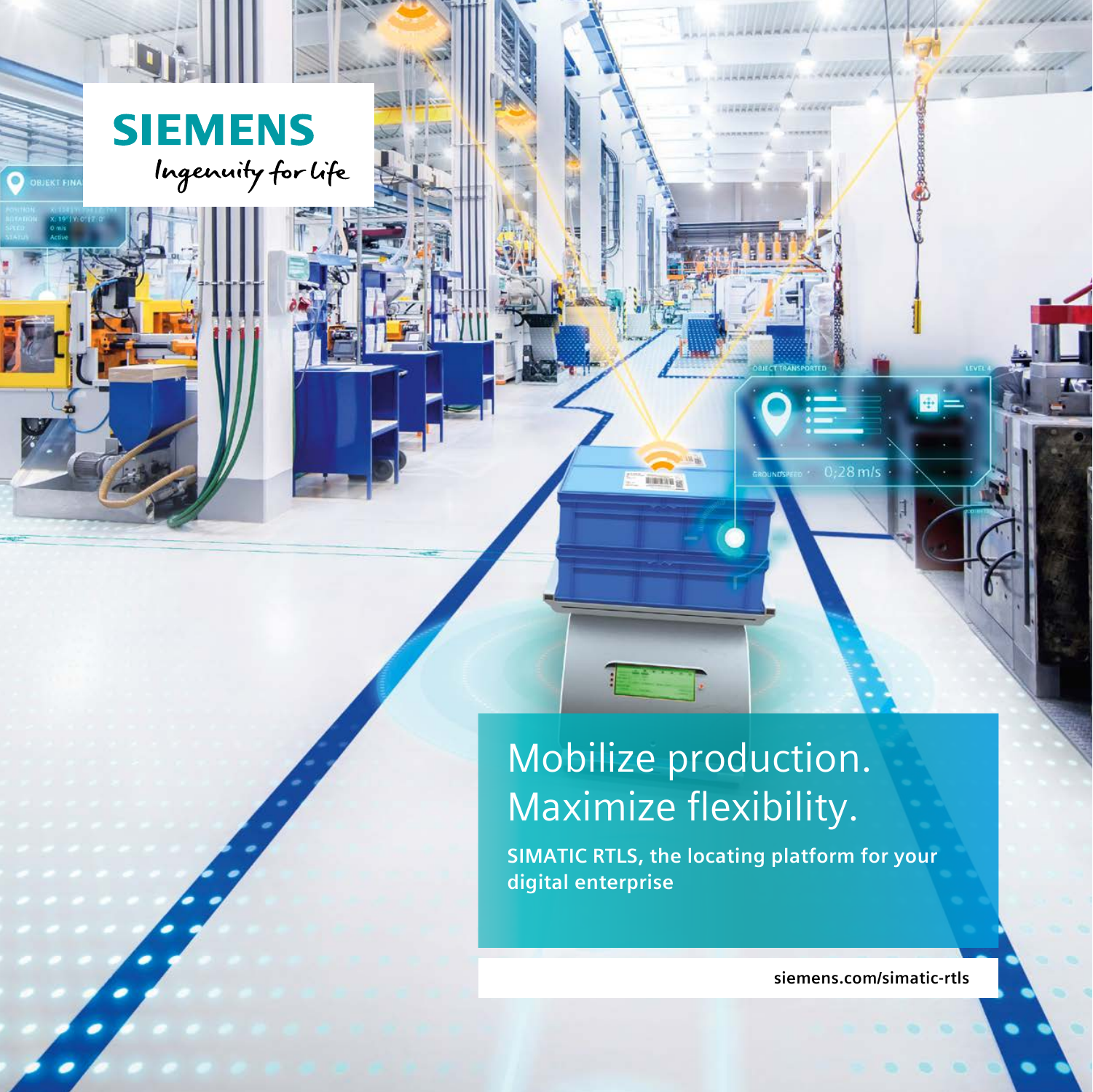### Locating in precision. For a digital enterprise in motion.

Are you also thinking about how to make your traditional workflows in production and logis tics more dynamic? Do you also want to be able to respond more swiftly to market changes, optimize capacity utilization or manufacture smaller batches? The key are flexible, self-orga nizing production and logistics concepts based on our SIMATIC RTLS locating platform.

What does that exactly mean? You can use SIMATIC RTLS to navigate material flows, control mobile robots, monitor component use, and fully document the final product assembly.

**Welcome to the Digital Enterprise.**

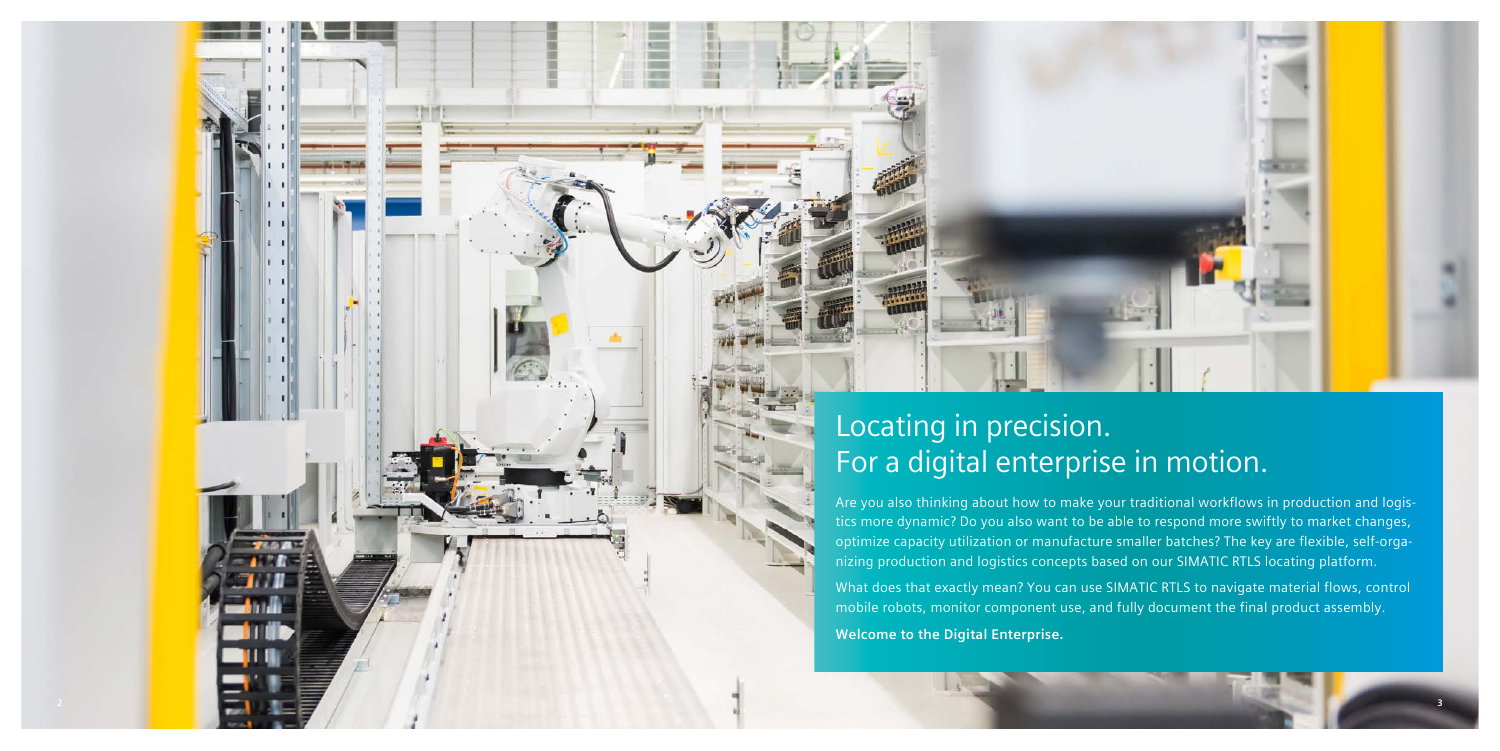#### **3D locating accurate down to centimeters**

SIMATIC RTLS draws on the benefits of ultra-wideband technology (UWB). For local wireless communication an extremely wide frequency range  $(3 - 7)$  GHz) with a bandwidth of at least 500 MHz is used to transmit weak wireless signals. This prevents the risk of interference with other systems. The result is extremely precise object location with accuracy down to ten centimeters.



#### **Easy installation**

And: SIMATIC RTLS is extremely easy to install, and capable of adapting in stages to increasing demands. Extra units can be added to the individual components at any time – right up to a company-wide infrastructure. With no additional configuration cost at all. This aspect makes the technology attractive for companies too that are taking their first steps toward a Digital Enterprise. The elements on the next page cover the entire location infrastructure.

#### **Transponders**

Transponders are fitted to workpieces, robots, vehicles, etc. and transmit a wireless signal at defined intervals. They can also be equipped with data interfaces, and transmit location details directly to the local control system or make additional sensor data available to higher-level systems.

#### **Gateways**

Gateways bundle all the recorded data and transmit it to the higher-level locating server. Gateways can also be used as an anchor at the same time.

#### **Anchors**

Anchors record the transponder signals, give them a fixed position and time stamp, and pass on the bundled data. With at least three mutually synchronized anchors, the transponder can be located in 3D with accuracy measured in centimeters.





#### **Locating Manager**

The Locating Manager is a software system that calculates the real-time position of the individual transponders and passes the details on to the higher-level systems via defined interfaces and using configurable rules.

# Seamless locating on the entire company premises

SIMATIC RTLS (Real-Time Locating System) is a key component in the digital infrastructure for the factory of the future. For intelligent systems like mobile robots, automated guided vehicles (AGVs) and state-of-the-art automation software to be able to focus and respond autonomously, they need to know at any time what's where, and when. The SIMATIC RTLS locating platform achieves this accurately and reliably. It locates objects with accuracy measured in centimeters and makes the positioning details available to higher-level systems in real time.

SIMATIC RTLS thus makes a precise digital twin of all processes possible – from delivery to further processing and final assembly. The relevant objects, e.g. workpieces, tools, AGVs or robots, are therefore fitted with a transponder. The transponder signals are picked up by a higher-level system, which calculates their position and provides the information to the intelligent automation systems and manufacturing units. In real time. Dynamic. And with precision.



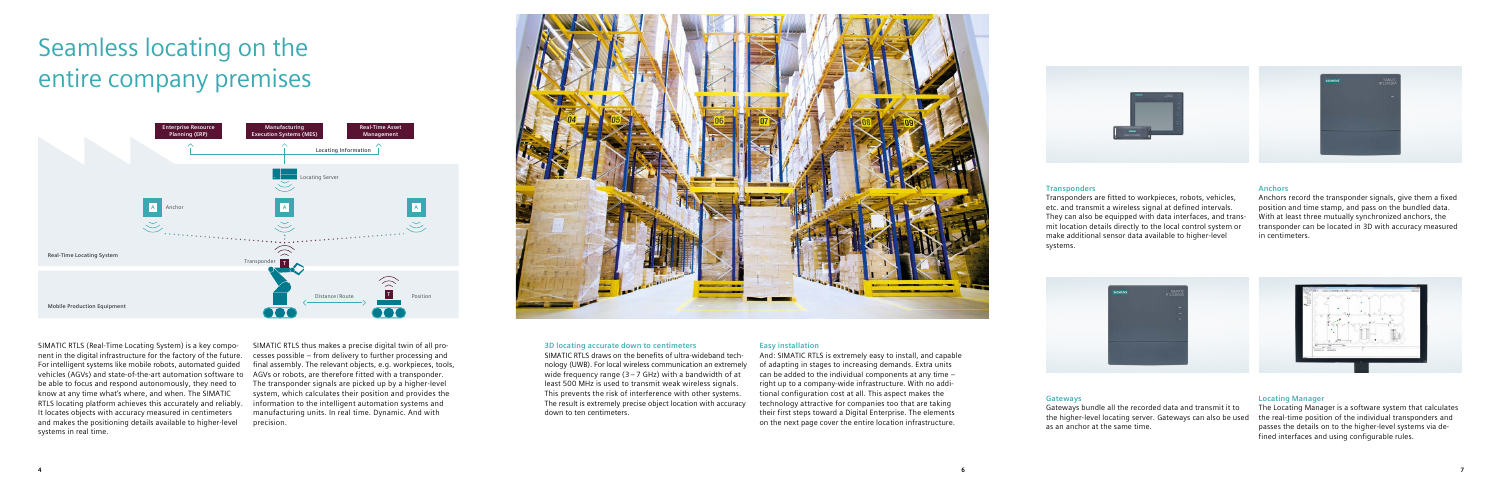# Essential milestone on the path to smart production

In the smart factories of the future, various production materials like AGVs and mobile robots will work together with humans, machines, and systems. The location of a machine or robot will be a relevant variable in this regard. Knowing where they are in the factory is therefore essential for a self-directed, highly efficient workflow. SIMATIC RTLS makes sure that information on the precise location of the production resources is available to all higher-level intelligent systems. That is the only way that Manufacturing Execution Systems (MES) or cloud-based applications, e.g. in MindSphere, the open IoT operating system, will be able to trigger dynamic commands for target systems like mobile robots, programmable logic controllers (PLC) or AGVs, for example. There can be no doubt: SIMATIC RTLS is the locating platform for dynamic, self-organizing processes.

#### **SIMATIC RTLS – technology that drives Industrie 4.0**

Flexible solution for locating applications thanks to industrial scalability

High future proof thanks to expandability to new applications or operating areas

Smooth solution implementation thanks to comprehensive Siemens expertise

Flexible integration into various IT systems and even cloud-based applications

Accuracy and reliability in industrial environments thanks to robust design

## The first address for digitizing your business

Siemens is your trusted partner when it comes to end-toend solutions for your Digital Enterprise. We have many years of expertise with innovative technologies for industrial applications in production and logistics. SIMATIC RTLS from Siemens includes all components and services for customized locating solutions. We are looking forward to design a solution that will perfectly suit your requirements.

And you can be sure that our service experts plan, execute and document every step of the project with precision: from design through commissioning to employee training.

Talk to our locating experts: simatic-rtls.industry@siemens.com



**!**

**!**

**!**

**!**

**! !**

**!**

**!**

- **1 RTLS empowers the Digital Twin** Increase planning quality and reduce non-conformance costs
- **2 Supervision and documentation** RTLS maps the 3D model from digital twin with real environment
- **3 Increased automation grade** Collaborative and mobile robotics
- **4 Optimized maintenance** RTLS-based guidance and navigation of service staff
- **5 Advanced logistics concepts** AGV routing or control of picking processes
- **6 Continuous monitoring of goods** Combine process data and position to reduce waste
- **7 Breakup of traditional assembly lines** Increased flexibility and utilization through free flow of material, goods, and workforce

### RTLS and the Digital Enterprise

**4**

**5**

**6**

**7**

**1**

**2**

**3**